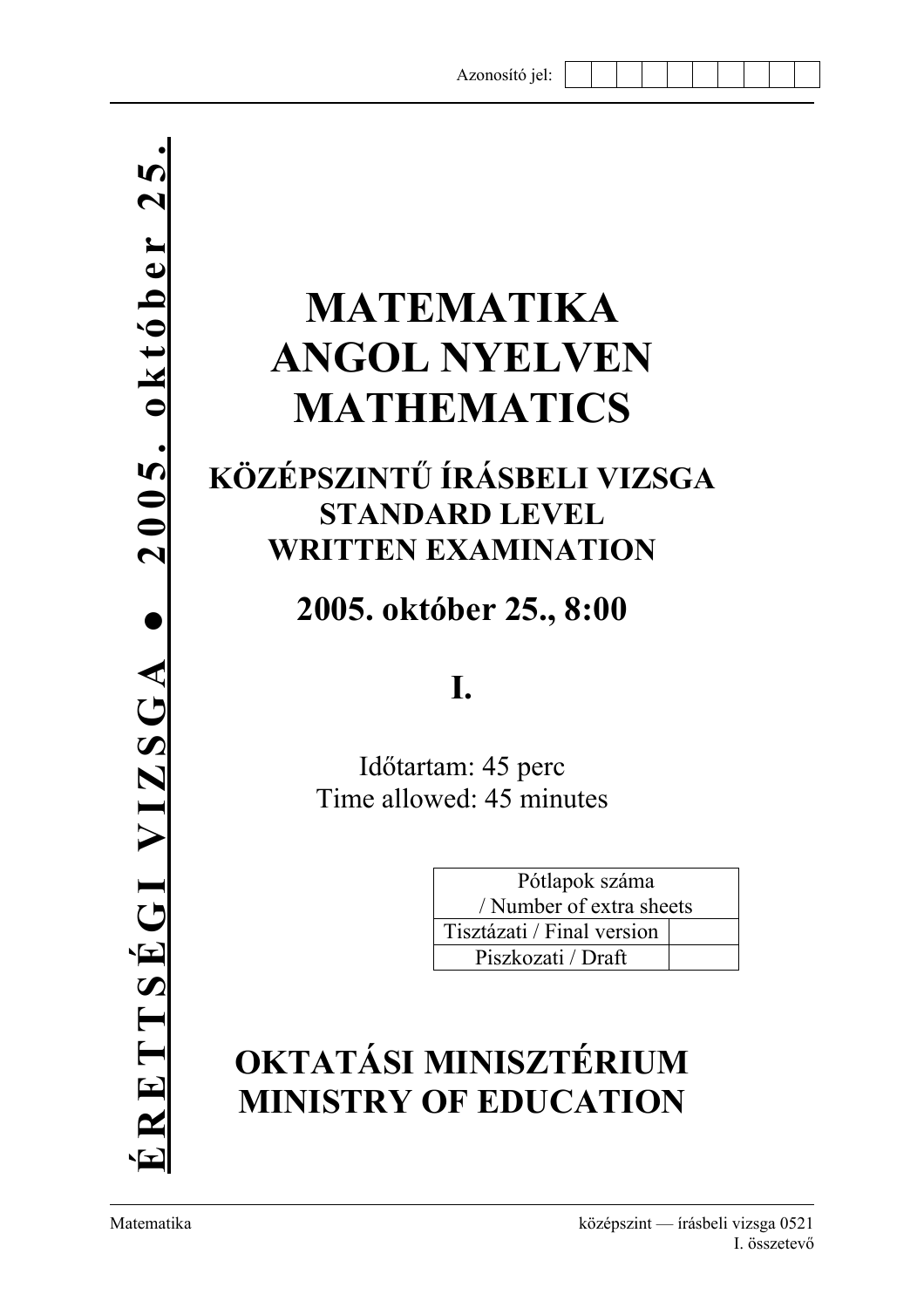#### **Instructions to candidates**

- The time allowed for this examination paper is 45 minutes. When that time is over, you will have to stop working.
- You may solve the problems in any order.
- In solving the problems, you are allowed to use a calculator that cannot store and display verbal information. You are also allowed to use four-digit data tables. The use of any other electronic devices or printed material is forbidden!
- **Write the final answers in the appropriate frames.** You are not required to write down details of the solutions, except where you are instructed by the problem to do so.
- Write in pen. Diagrams are also allowed to be drawn in pencil. If you cancel any solution or part of a solution by crossing it over, it will not be assessed.
- Only one solution to each problem will be assessed.
- Please do not write anything in the grey rectangles!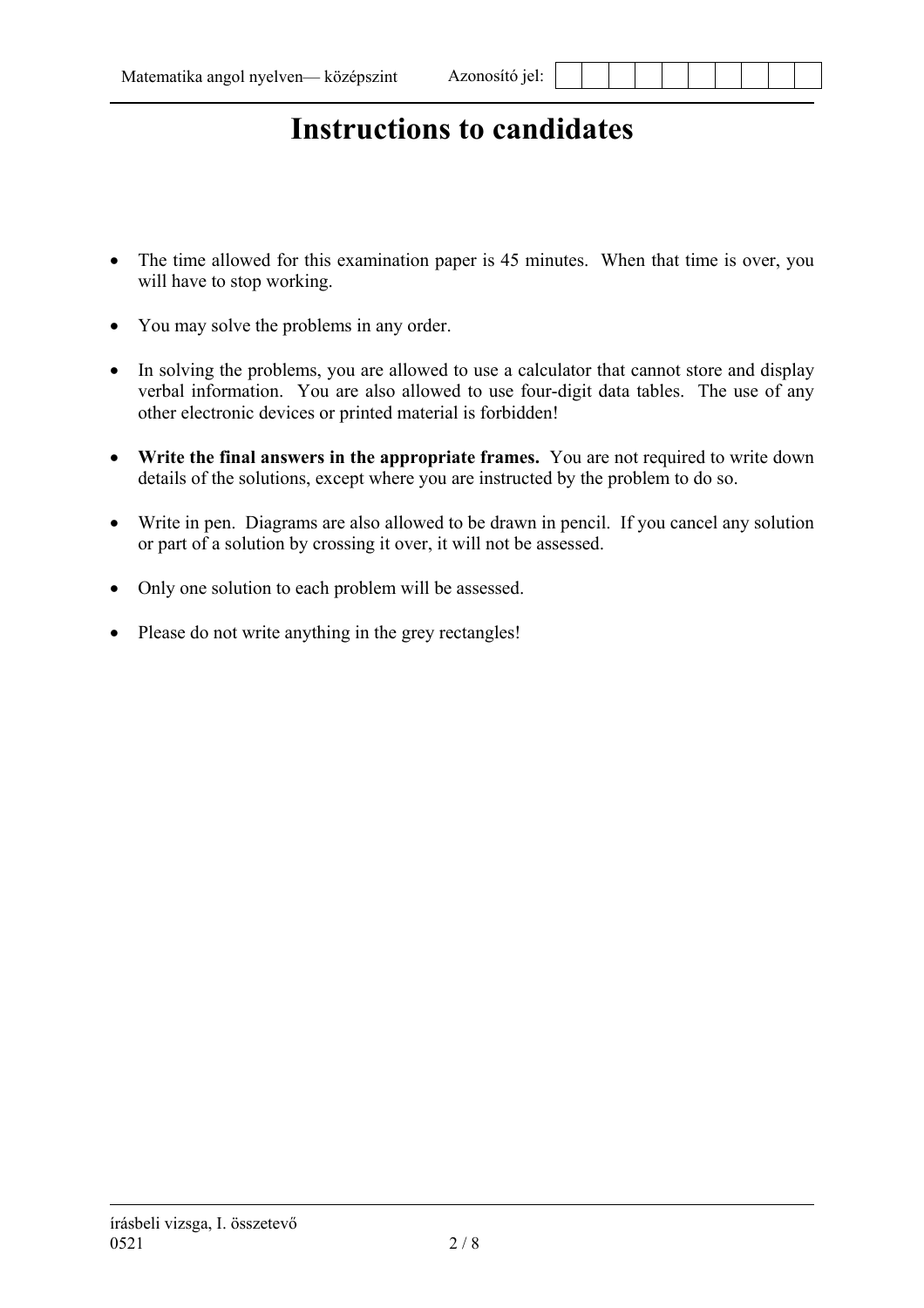

**1.** Simplify the following fraction:  $(x \text{ is a real number}, x \neq 0)$ 

$$
\frac{x^2-3x}{x}
$$

| The simplified fraction: |          |  |
|--------------------------|----------|--|
|                          | 2 points |  |
|                          |          |  |

**2.** Peter wrote a seven-digit number divisible by three on a piece of paper, but the last digit got blurred and it cannot be read. His friend thinks that the last digit was a zero. The number that can be read is 314726 . May Peter's friend be right? Explain your answer.

|         | 1 point |  |
|---------|---------|--|
| Answer: | 1 point |  |

**3.** The hypotenuse of a right-angled triangle is 4.7 cm long. One of its acute angles is 52.5°. What is the length of the leg adjacent to the angle in cm? Sketch a diagram showing the given data. Justify your answer by calculation and round it to one decimal place.

|                          |     | 2 points |  |
|--------------------------|-----|----------|--|
| The length of the leg is | cm. | 1 point  |  |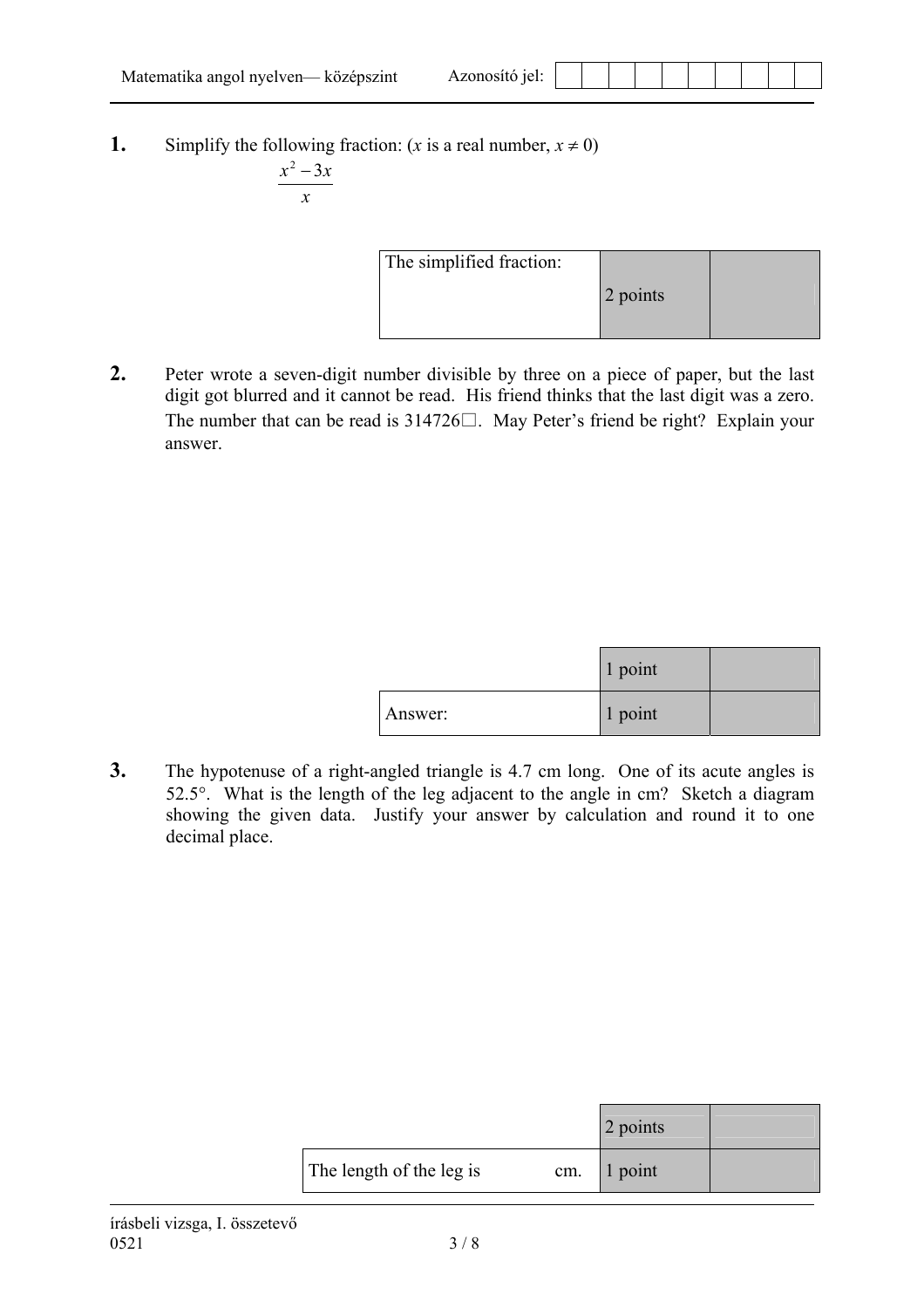- **4.** *d* and *e* denote arbitrary real numbers. Which of the equalities below is always true? (Which of them is an identity?)
	- **A**:  $d^2 + e^2 = (d + e)^2$
	- **B**:  $d^2 + 2de + e^2 = (d+e)^2$

C: 
$$
d^2 + de + e^2 = (d + e)^2
$$

| The letter marking the equality<br>that is always true: | 2 points |  |
|---------------------------------------------------------|----------|--|
|                                                         |          |  |

**5.** Find the equation of the line of normal vector **n** (5; 8) passing through the point  $(-2; 7)$ .

| The equation of the line: |          |  |
|---------------------------|----------|--|
|                           | 2 points |  |
|                           |          |  |

**6.** Write the expression −2  $\overline{\phantom{a}}$  $\bigg)$  $\backslash$  $\overline{\phantom{a}}$  $\setminus$ ſ *y x* (where  $x \neq 0$  and  $y \neq 0$ ) in a different form so that it does not contain a negative exponent.

| The expression is |          |  |
|-------------------|----------|--|
|                   | 2 points |  |
|                   |          |  |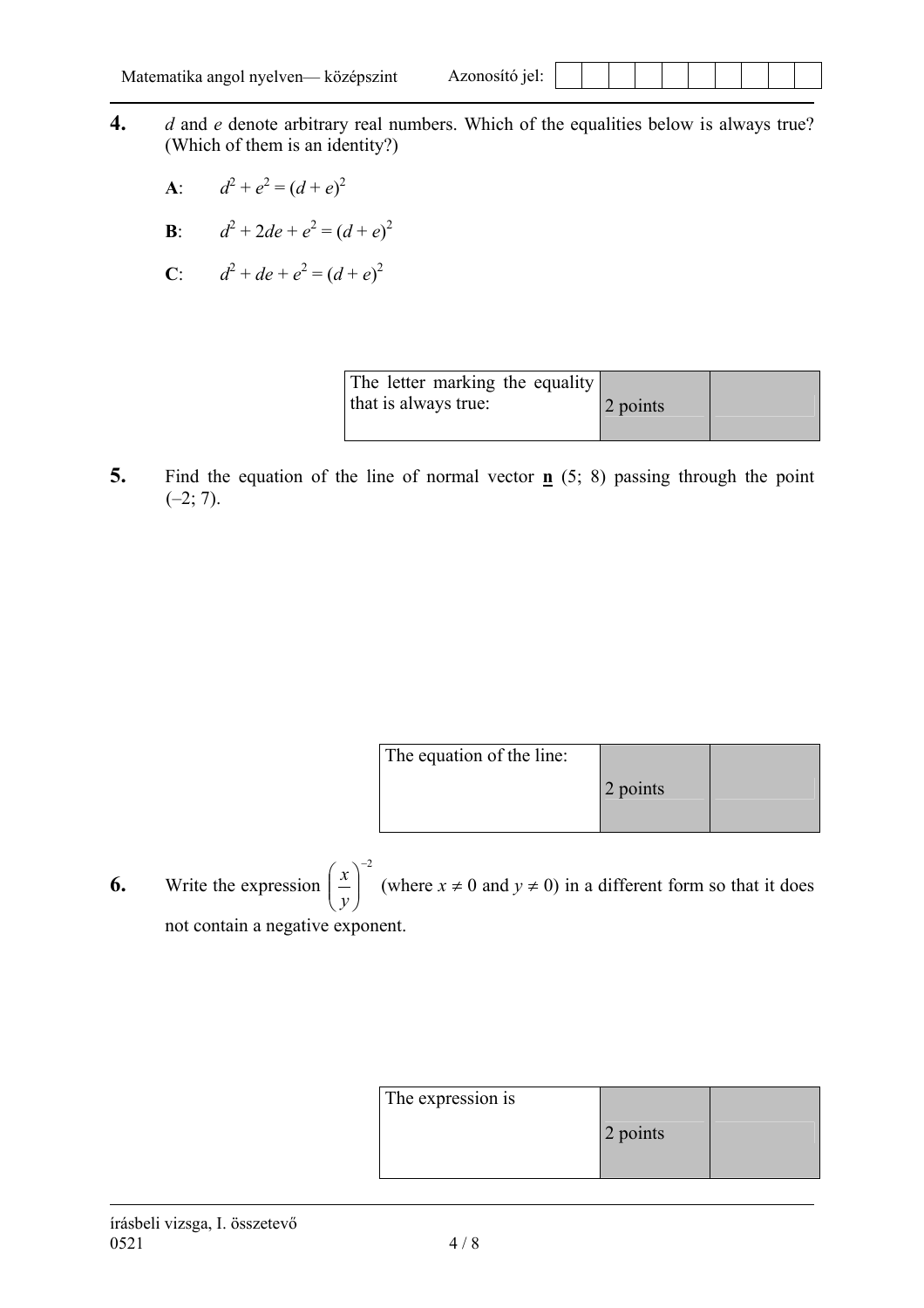| Matematika angol nyelven— középszint | Azonosító jel: |  |  |  |  |  |
|--------------------------------------|----------------|--|--|--|--|--|
|                                      |                |  |  |  |  |  |

**7.** Given the vectors  $\mathbf{a} = (6, 4)$  and  $\mathbf{a} - \mathbf{b} = (11, 5)$ , find vector **b**, expressed with its coordinates.

| Vector <b>b</b> is | 3 points |  |
|--------------------|----------|--|

**8.** For what real numbers is the following inequality true:  $\frac{-3}{\sqrt{2}} < 0$  $10$  $\frac{-3}{0-x}$ *x* ?

| Solution: | points |  |
|-----------|--------|--|
|-----------|--------|--|

**9.** 5 players have qualified for the finals of a chess tournament. There is 1 player among them who knows all the others. Each of the remaining players knows 2 participants of the finals. Illustrate the acquaintance relationships in a diagram (by means of a graph), assuming that acquaintance is mutual.

| 3 points |
|----------|
|          |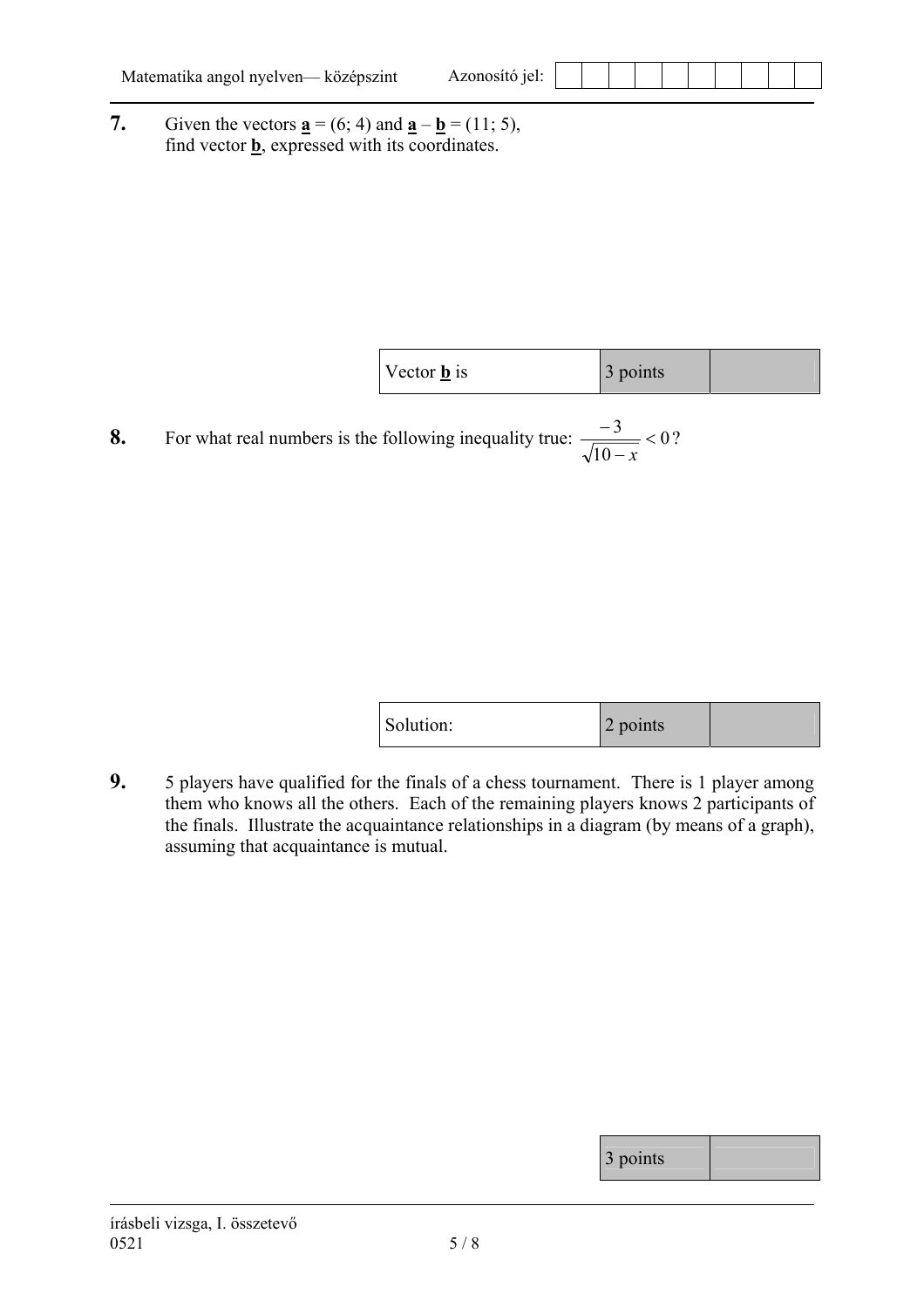#### **10.** Decide whether each of the statements below is true or false:

- **A:** The regular pentagon has central symmetry.
- **B:** There exists a triangle for which the centroid and the orthocentre coincide.
- **C:** Every parallelogram has an axis of symmetry.

| A: | 1 point |  |
|----|---------|--|
| В: | 1 point |  |
| Ċ. | 1 point |  |

**11.** The five graduating classes in a school perform 1 dance each at the graduation ball. The class A perform the opening dance, a "palotás". The order of the other dances is decided by a draw. How many different orders are possible? Explain your answer.

|                                  | 2 points |  |
|----------------------------------|----------|--|
| The number of possible orders is | point    |  |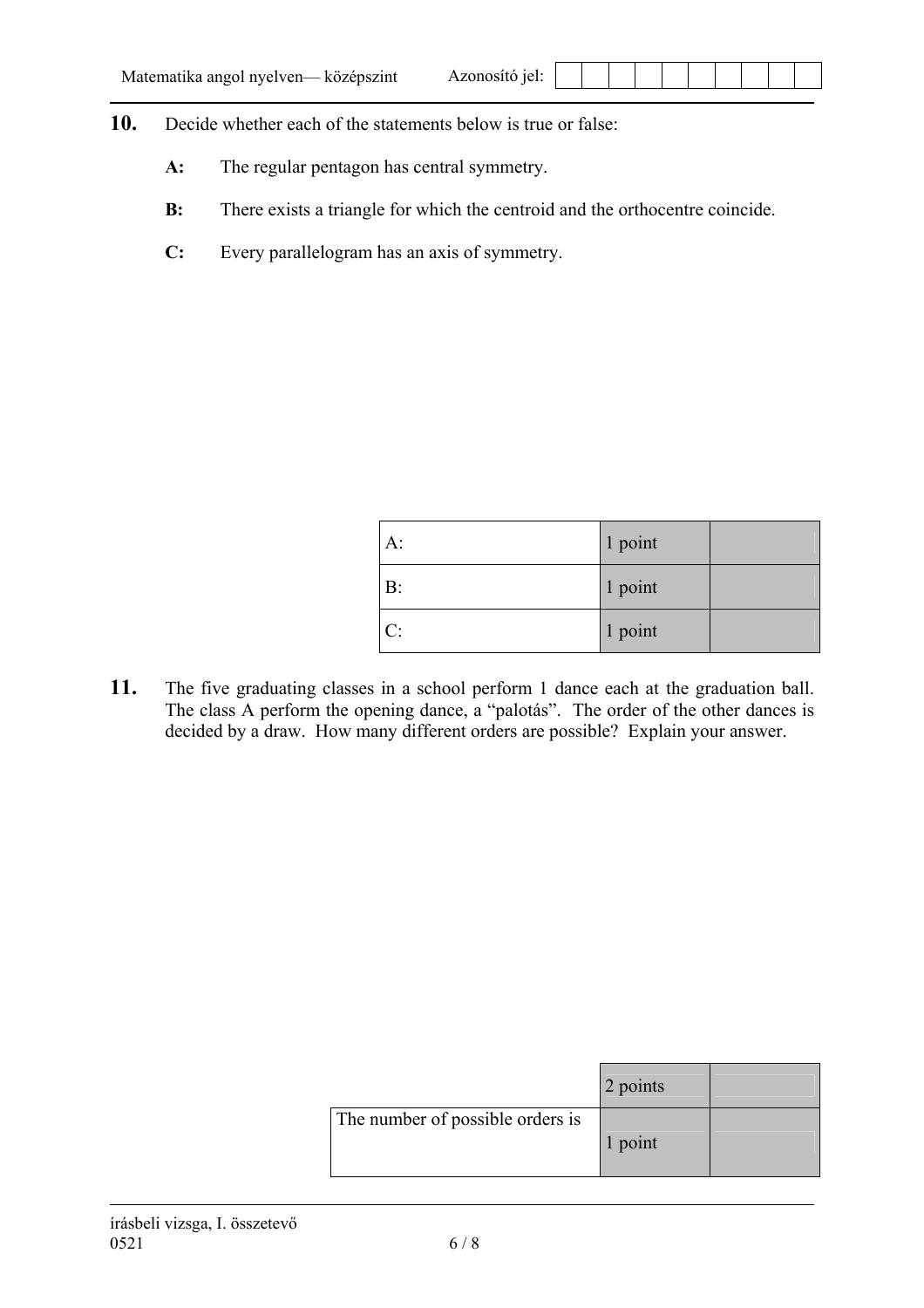**12.** The rule of assignment of the function *f*(*x*) defined on [−1; 6] is given by the graph of the function.



- a) Determine the solution of the inequality  $f(x) \ge 0$ .
- b) Find the largest value of  $f(x)$ .

| The solution of the inequality: | 2 points |  |
|---------------------------------|----------|--|
| The largest value of $f(x)$ :   | 1 point  |  |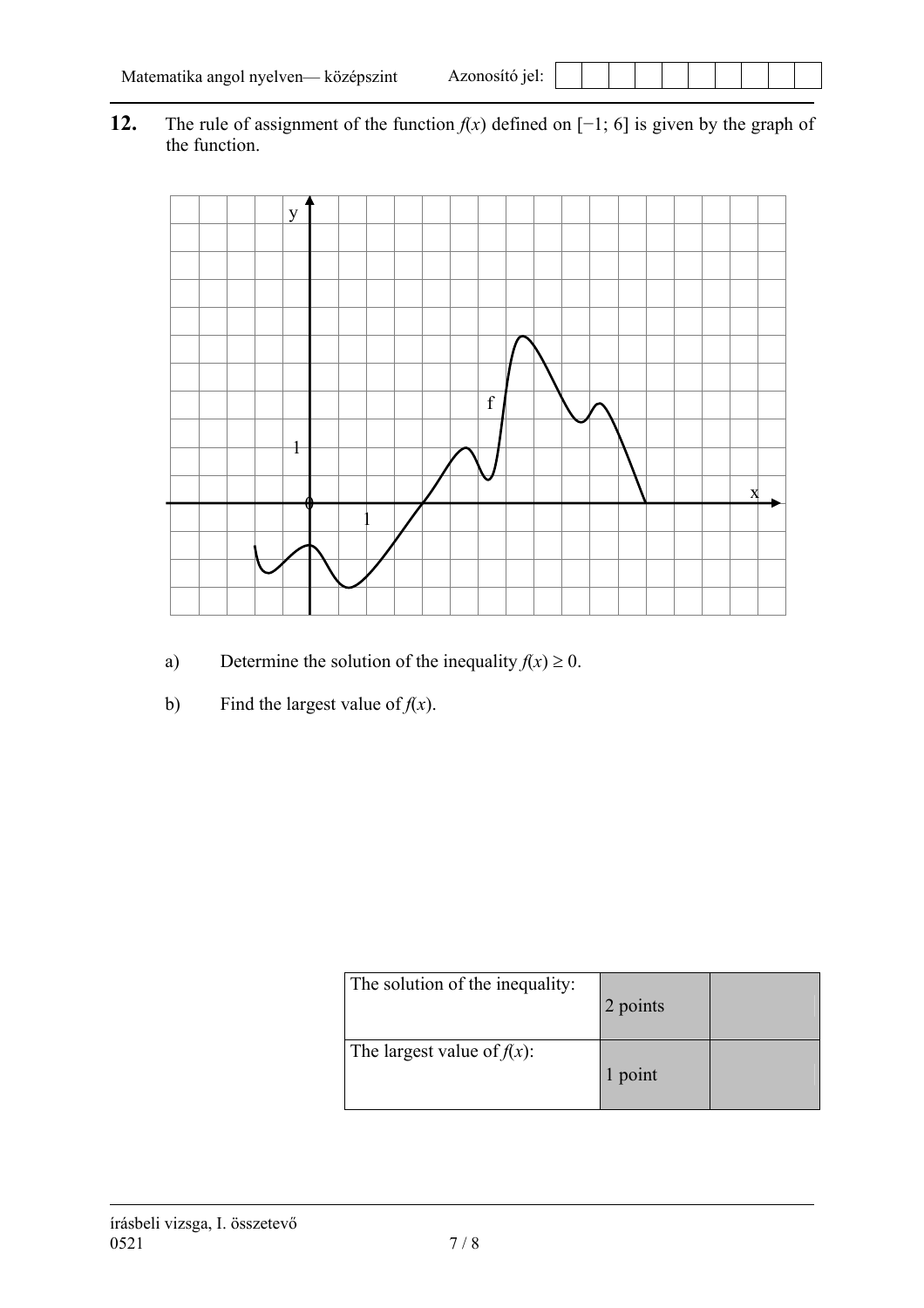|          |              | maximum        | score    |
|----------|--------------|----------------|----------|
|          |              | score          | attained |
|          | Problem 1.   | 2              |          |
|          | Problem 2.   | 2              |          |
|          | Problem 3.   | 3              |          |
|          | Problem 4.   | $\overline{2}$ |          |
|          | Problem 5.   | $\overline{2}$ |          |
|          | Problem 6.   | $\overline{2}$ |          |
| Paper I. | Problem 7.   | 3              |          |
|          | Problem 8.   | 2              |          |
|          | Problem 9.   | 3              |          |
|          | Problem 10.  | 3              |          |
|          | Problem 11.  | 3              |          |
|          | Problem 12.  | 3              |          |
|          | <b>TOTAL</b> | 30             |          |

date teacher



 $\mathcal{L}_\text{max}$  , and the contribution of the contribution of the contribution of the contribution of the contribution of the contribution of the contribution of the contribution of the contribution of the contribution of t

teacher

(javító tanár)

registrar (jegyző)

Note:

1. Leave this table blank, and do not sign here if the candidate has started working on Paper II.

2. If the examination was interrupted during the candidate working on Paper I, or it was not continued with Paper II, fill out this table and sign.

(Megjegyzések:

1. Ha a vizsgázó a II. írásbeli összetevő megoldását elkezdte, akkor ez a táblázat és az aláírási rész üresen marad!

2. Ha a vizsga az I. összetevő teljesítése közben megszakad, illetve nem folytatódik a II. összetevővel, akkor ez a táblázat és az aláírási rész kitöltendő!)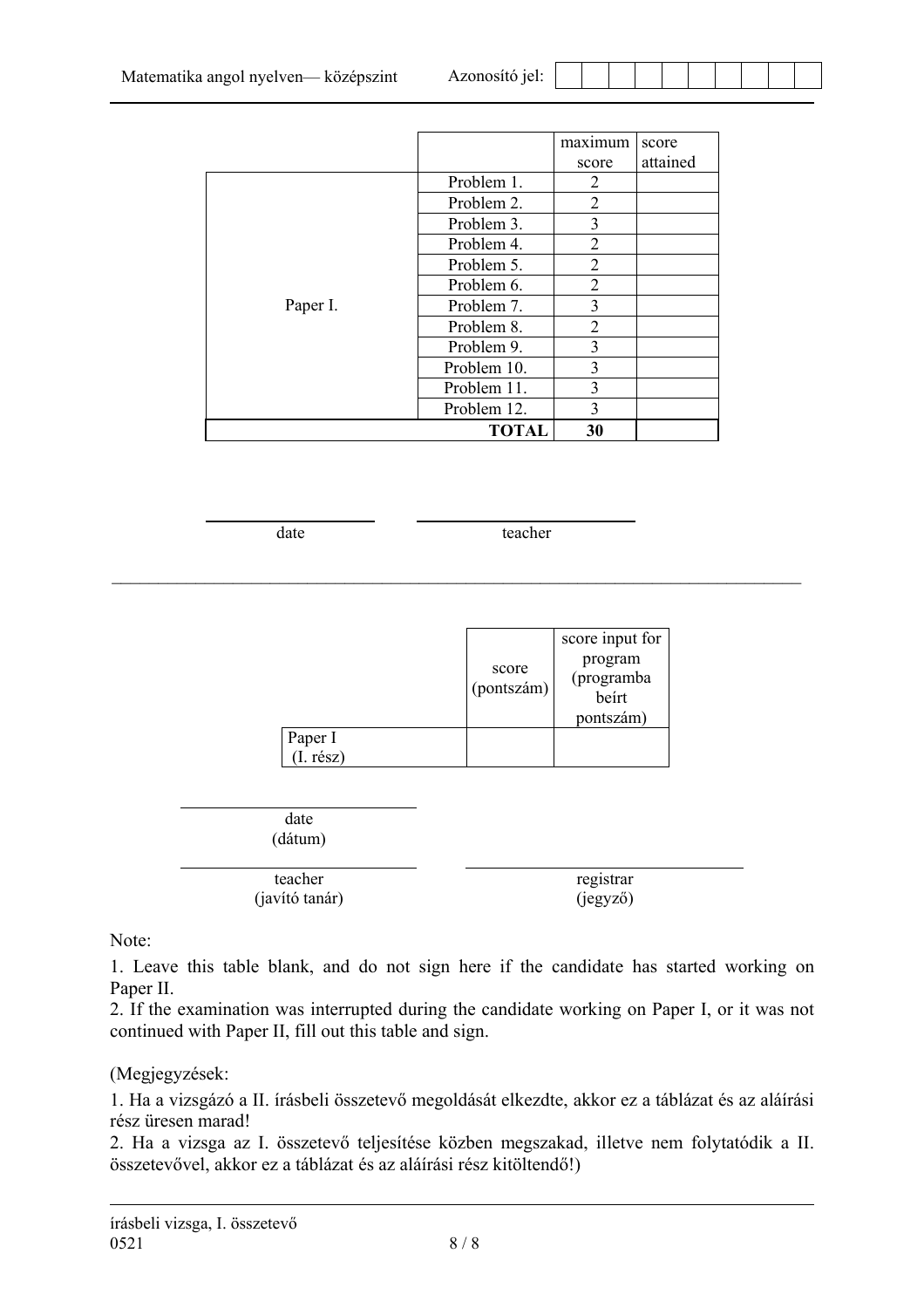| Azonosító jel: |  |  |  |  |  |
|----------------|--|--|--|--|--|
|                |  |  |  |  |  |

# **MATEMATIKA ANGOL NYELVEN MATHEMATICS**

## **KÖZÉPSZINTŰ ÍRÁSBELI VIZSGA STANDARD LEVEL WRITTEN EXAMINATION**

**2005. október 5., 8:00** 

## **II.**

Időtartam: 135 perc Time allowed: 135 minutes

| Pótlapok száma /           |  |  |  |  |  |  |  |
|----------------------------|--|--|--|--|--|--|--|
| Number of extra sheets     |  |  |  |  |  |  |  |
| Tisztázati / Final version |  |  |  |  |  |  |  |
| Piszkozati / Draft         |  |  |  |  |  |  |  |

## **OKTATÁSI MINISZTÉRIUM MINISTRY OF EDUCATION**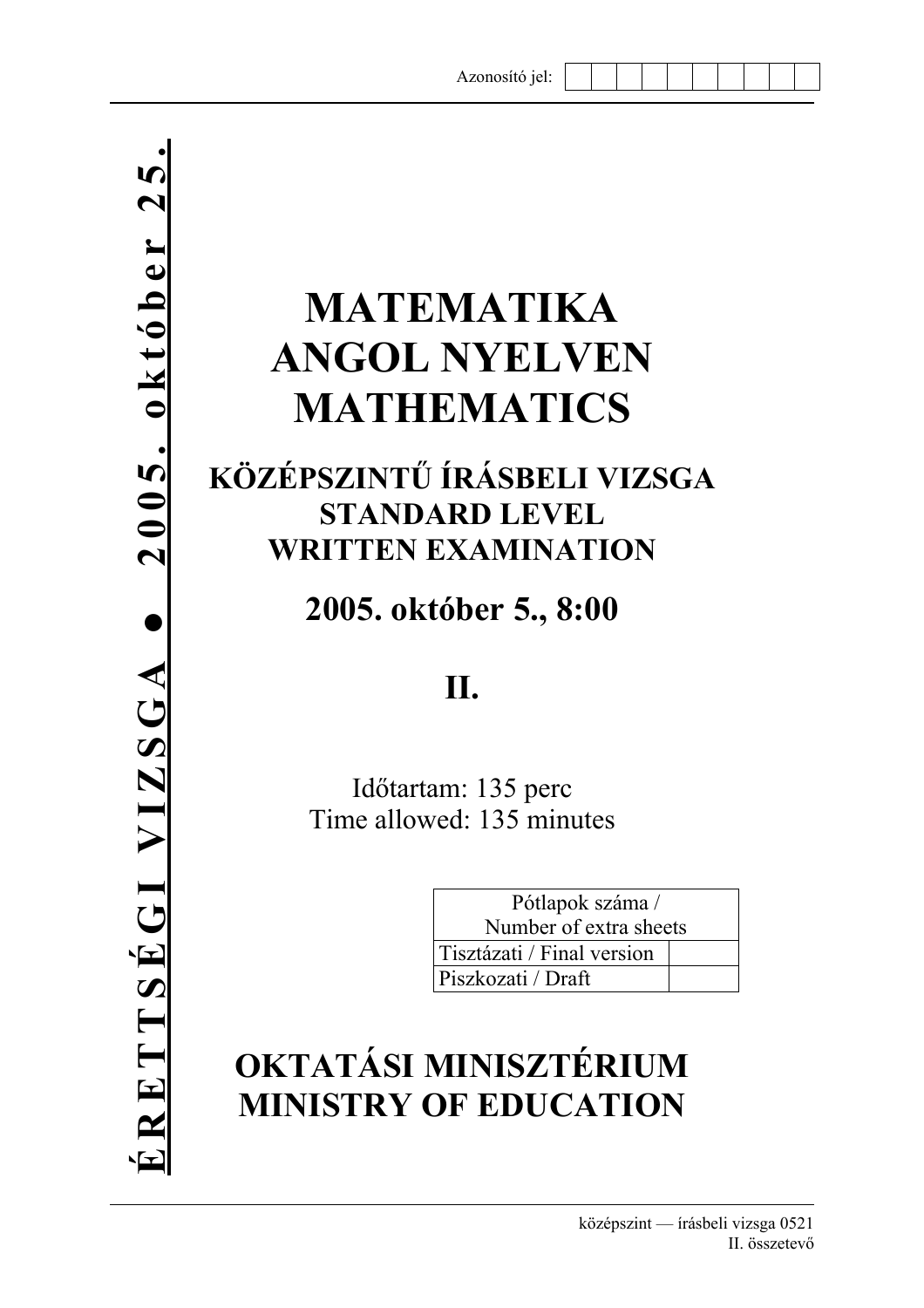### **Instructions to candidates**

- The time allowed for this examination paper is 135 minutes. When that time is over, you will have to stop working.
- You may solve the problems in any order.
- In part **B**, you are only required to solve two out of the three problems**. When you have finished the examination paper, write in the square below the number of the problem NOT selected.** *If it is not clear* for the teacher marking the paper which problem you do not want to be assessed, then problem 18 will not be assessed.



- In solving the problems, you are allowed to use a calculator that cannot store and display verbal information. You are also allowed to use four-digit data tables. The use of any other electronic devices or printed material is forbidden!
- Always write down the reasoning used in obtaining the answers, since a large part of the attainable points will be awarded for that.
- Make sure that the calculations of intermediate results are also possible to follow.
- In solving the problems, theorems studied and given a name in class (e.g. the Pythagorean theorem or the altitude theorem) do not need to be stated precisely. It is enough to refer to them by the name, *but their applicability needs to be briefly explained.*
- Always state the final result (the answer to the question of the problem) in words, too!
- Write in pen. Diagrams are also allowed to be drawn in pencil. If you cancel any solution or part of a solution by crossing it over, it will not be assessed.
- Only one solution to each problem will be assessed.
- Please do not write anything in the grey rectangles.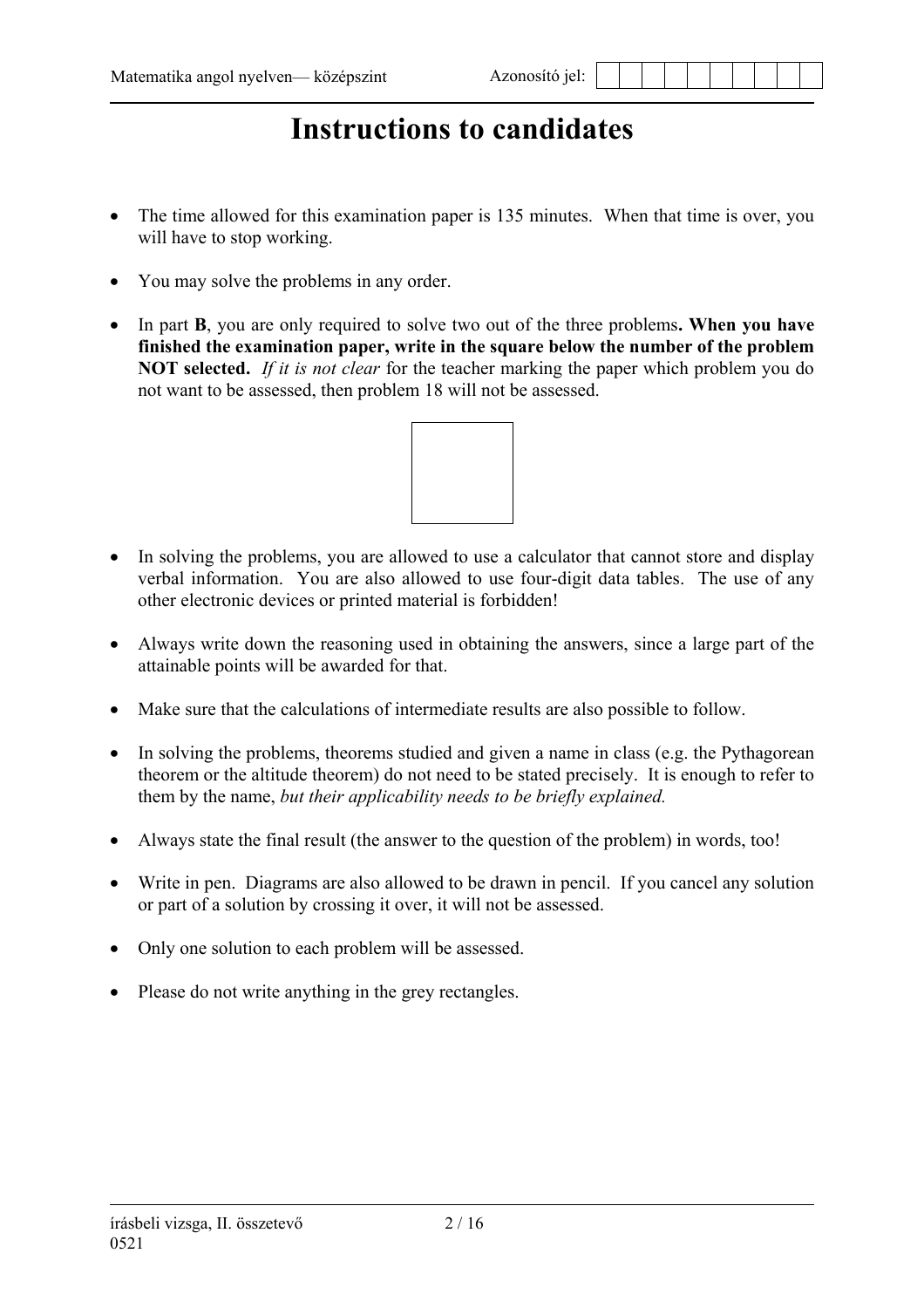#### **A**

- **13.** A high school has 700 students. 10% of them are members of at least one of the two sports clubs of the school. The athletics club has 36 members, and there are exactly 22 students who are members of both the athletics and the basketball clubs.
	- **a)** Draw a set diagram of the students of the school, showing the information given in the problem.
	- **b**) How many members are there in the basketball club?
	- **c)** In the sports clubs of another school, there are 50 players of basketball, 17 of whom also do athletics. In that other school, a basketball player is selected at random. What is the probability that the selected student also does athletics?

| a)            | 4 points  |  |
|---------------|-----------|--|
| $\mathbf{b}$  | 4 points  |  |
| c)            | 4 points  |  |
| <b>Total:</b> | 12 points |  |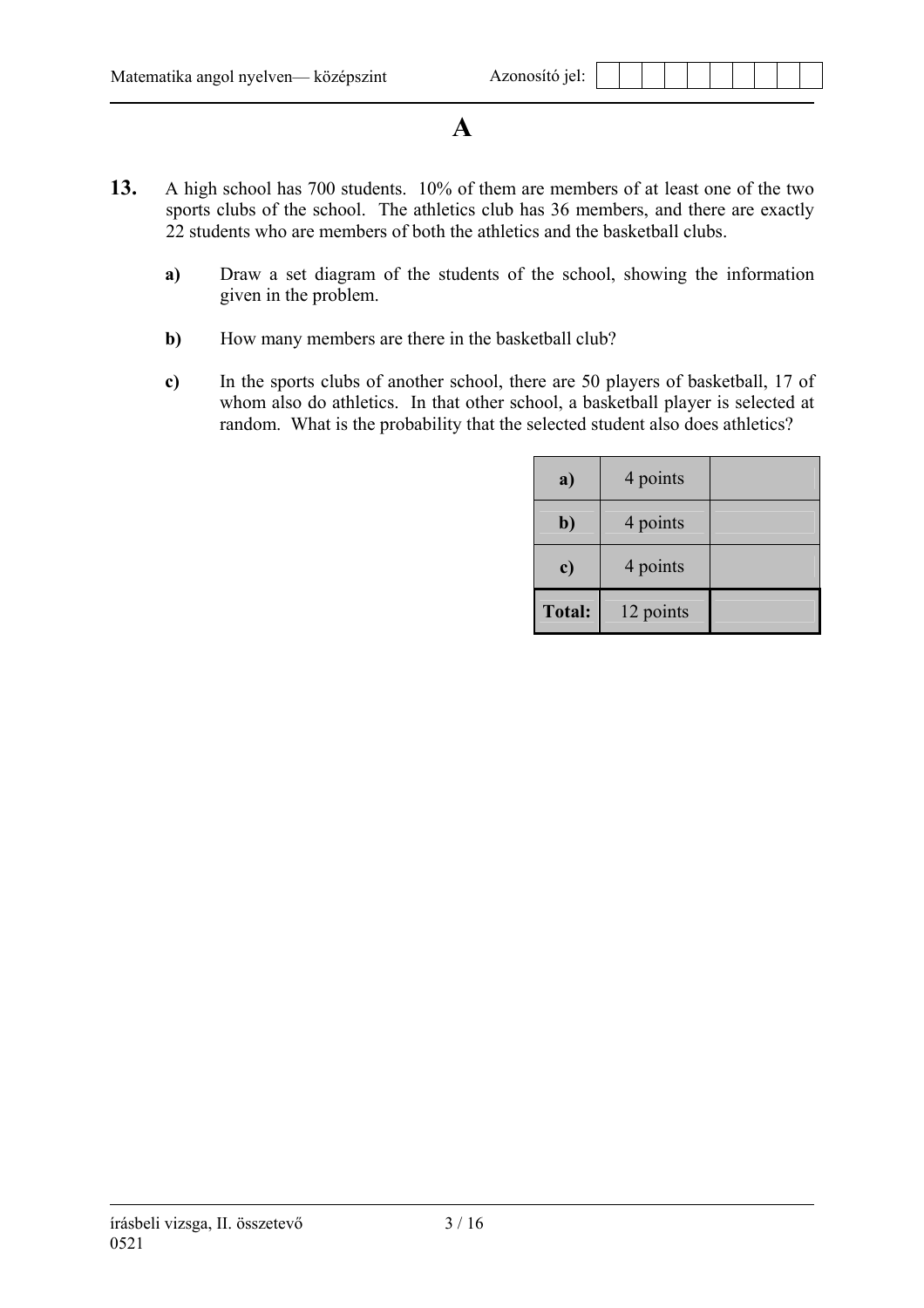| Matematika angol nyelven— középszint | Azonosító jel: |  |  |  |  |  |
|--------------------------------------|----------------|--|--|--|--|--|
|                                      |                |  |  |  |  |  |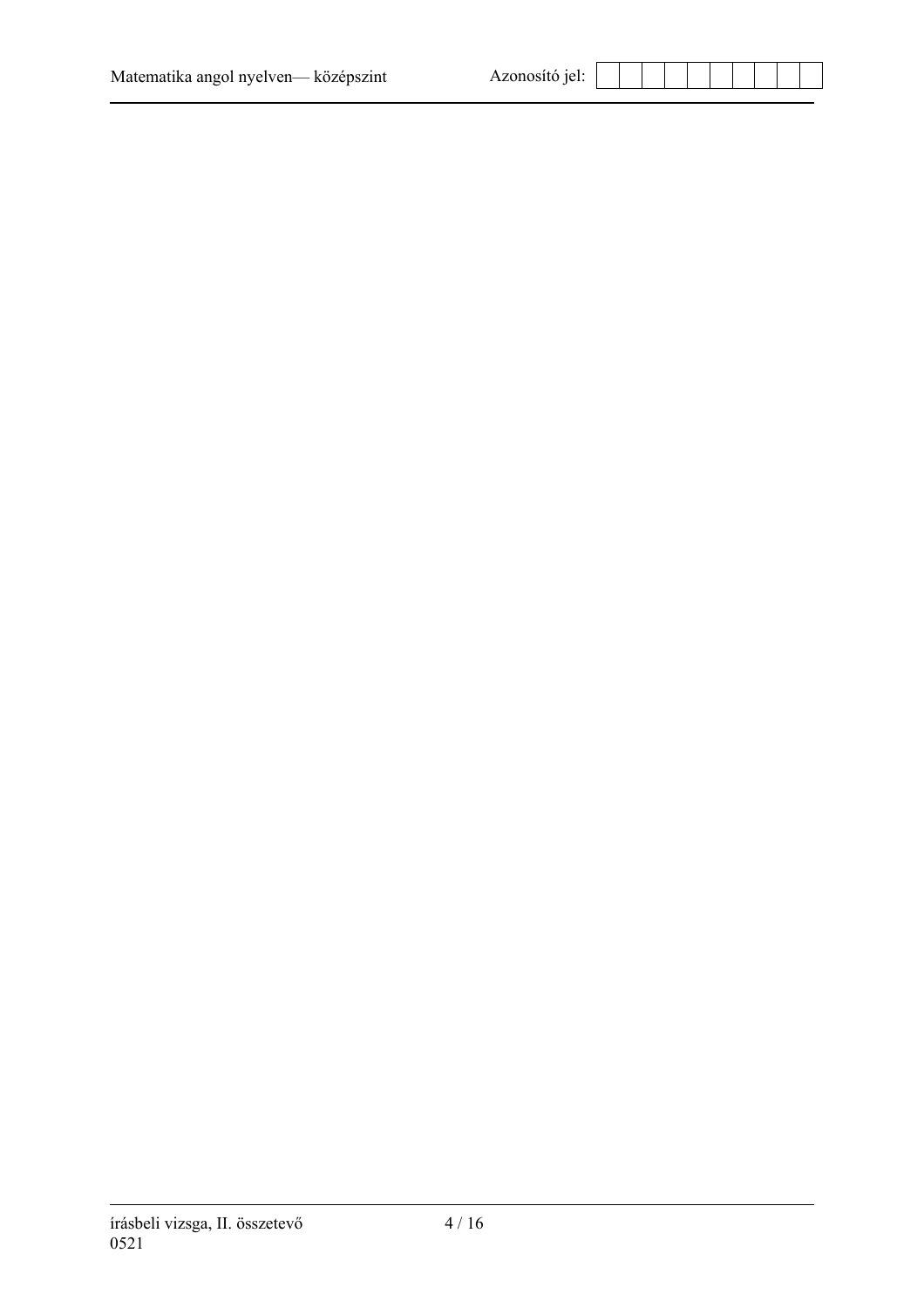12 points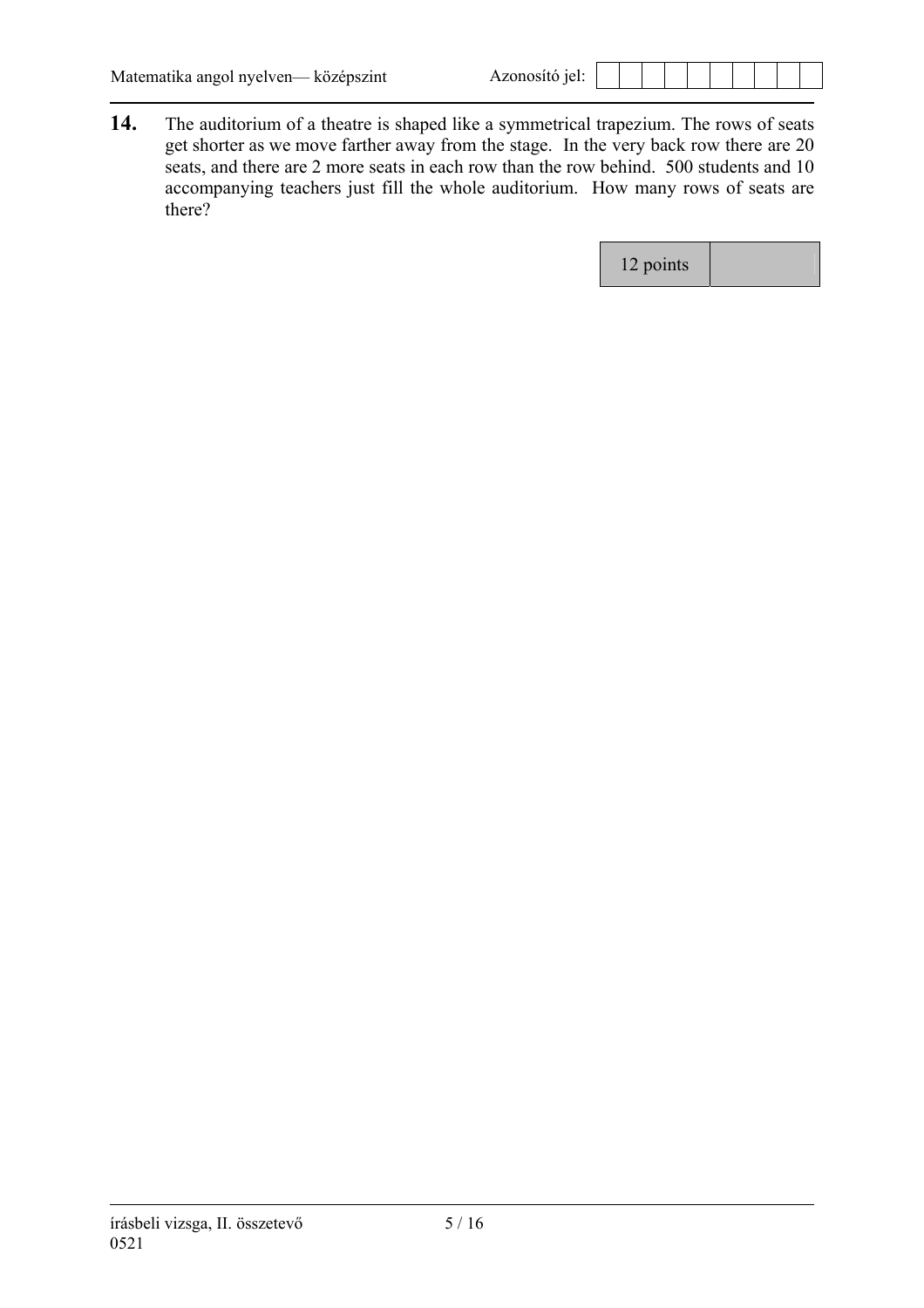| Matematika angol nyelven— középszint | Azonosító jel: |  |  |  |  |  |
|--------------------------------------|----------------|--|--|--|--|--|
|                                      |                |  |  |  |  |  |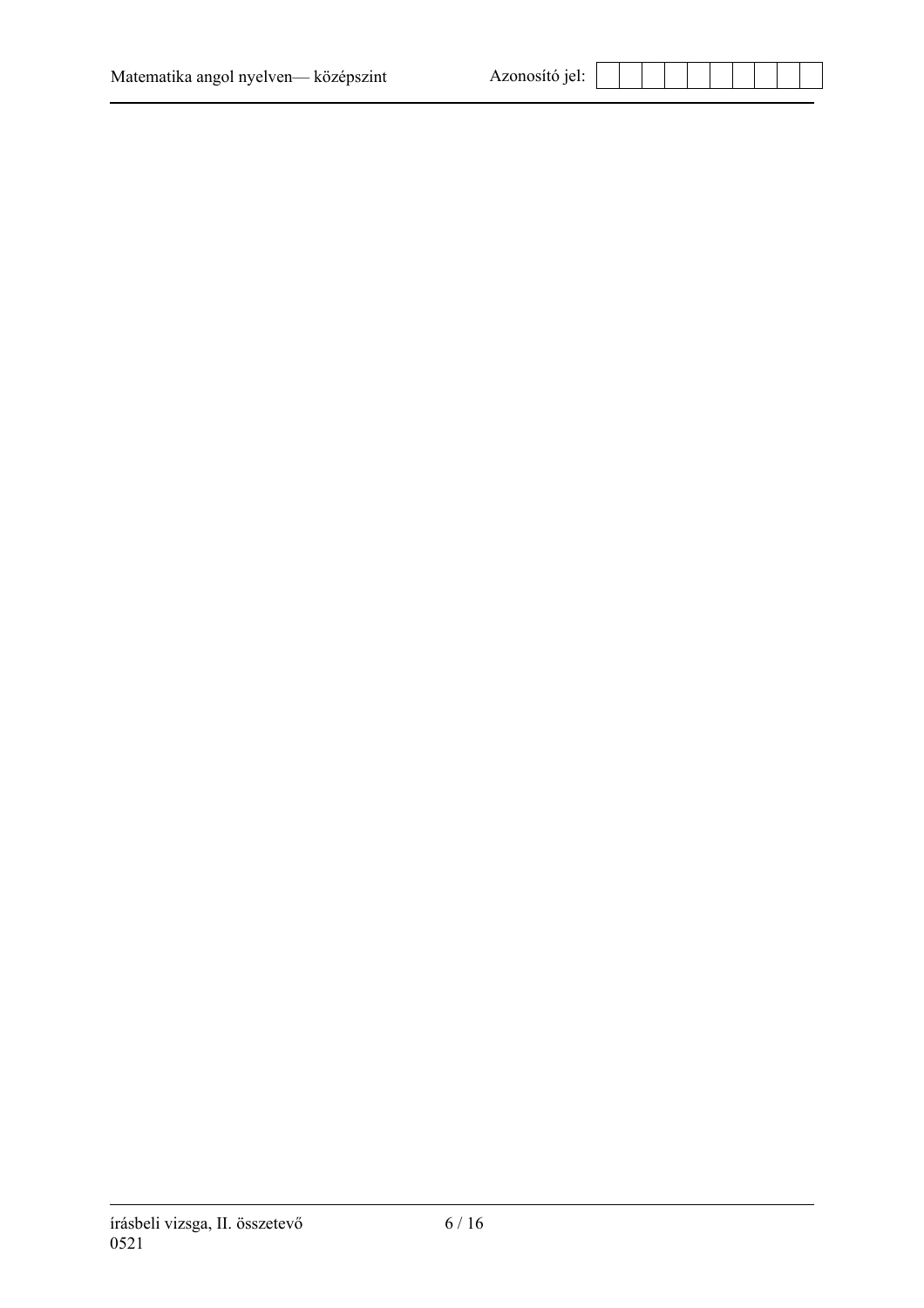- **15.** Students in the physics lab were given a mass measurement task. The measurement was carried out by 19 students. They obtained the following data, to the nearest gram: 37, 33, 37, 36, 35, 36, 37, 40, 38, 33, 37, 36, 35, 35, 38, 37, 36, 35, 37.
	- **a)** Make a frequency table of the data obtained.
	- **b)** What is the mean of the data to the nearest gram?
	- **c)** Find the median and the mode of the results.
	- **d)** Draw a bar chart representing the results of the measurement.

| a)            | 3 points  |  |
|---------------|-----------|--|
| b)            | 3 points  |  |
| c)            | 2 points  |  |
| d)            | 4 points  |  |
| <b>Total:</b> | 12 points |  |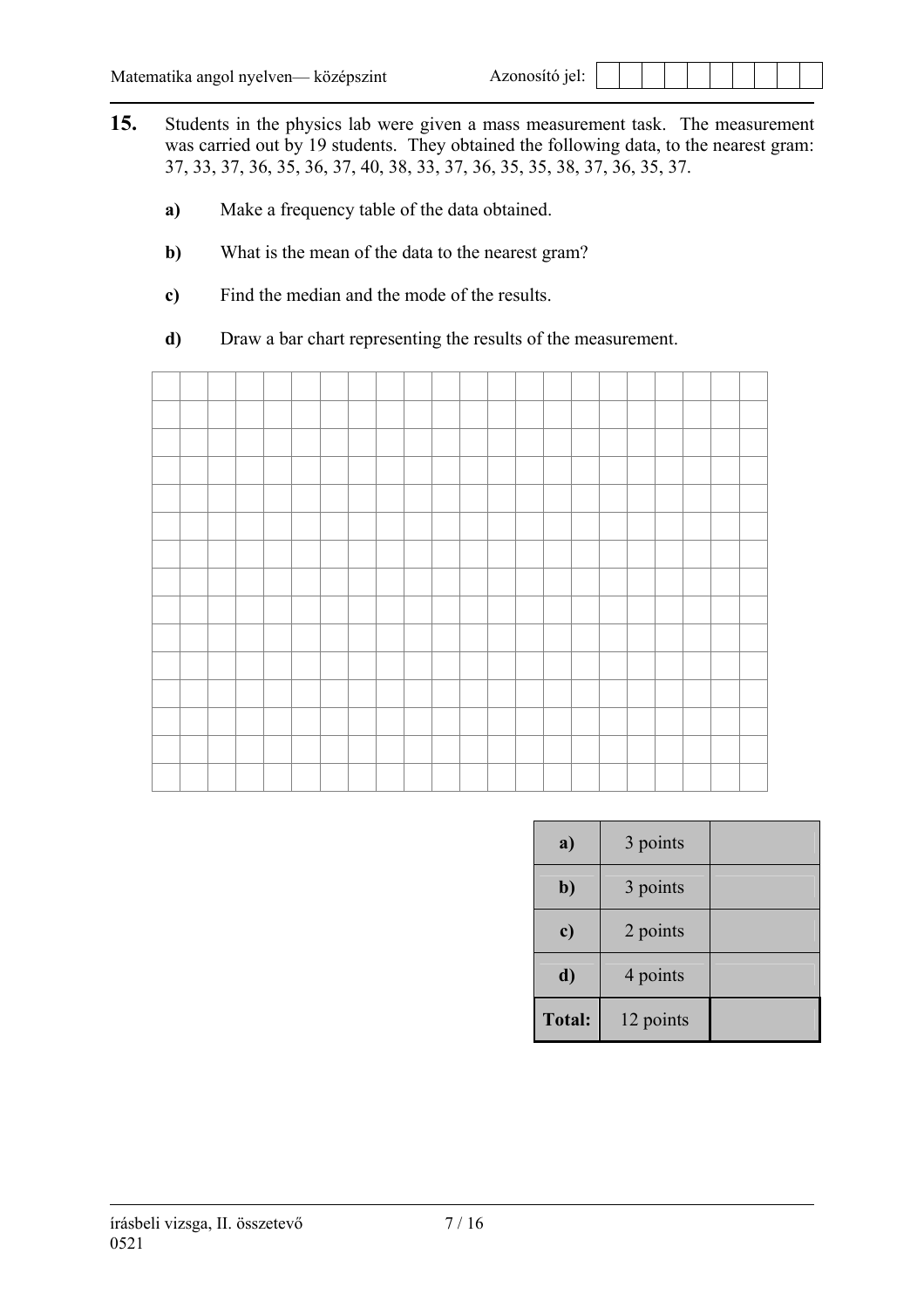| Matematika angol nyelven— középszint | Azonosító jel: |  |  |  |  |  |
|--------------------------------------|----------------|--|--|--|--|--|
|                                      |                |  |  |  |  |  |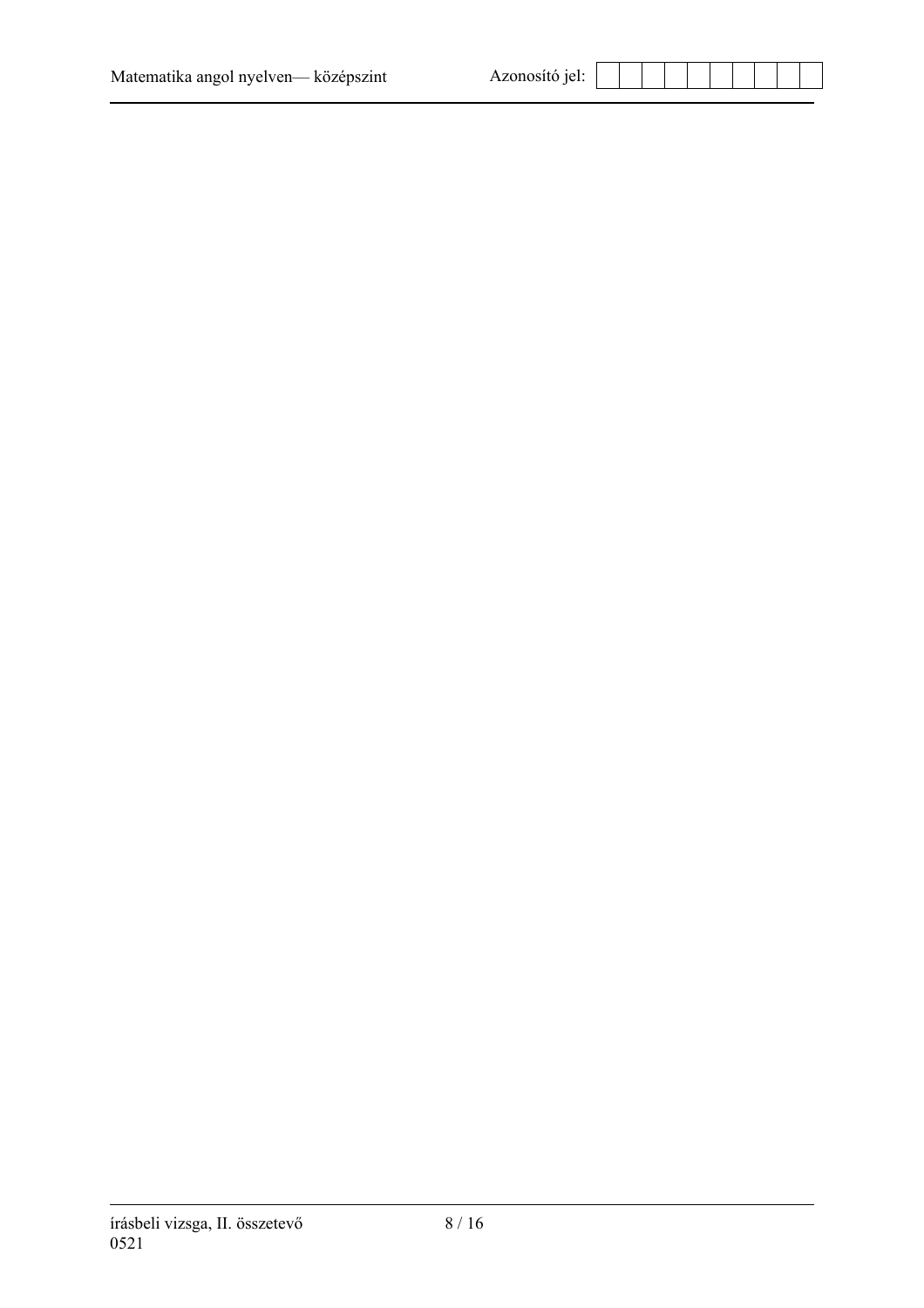| Matematika angol nyelven— középszint | Azonosító jel: |  |  |  |  |  |
|--------------------------------------|----------------|--|--|--|--|--|
|                                      |                |  |  |  |  |  |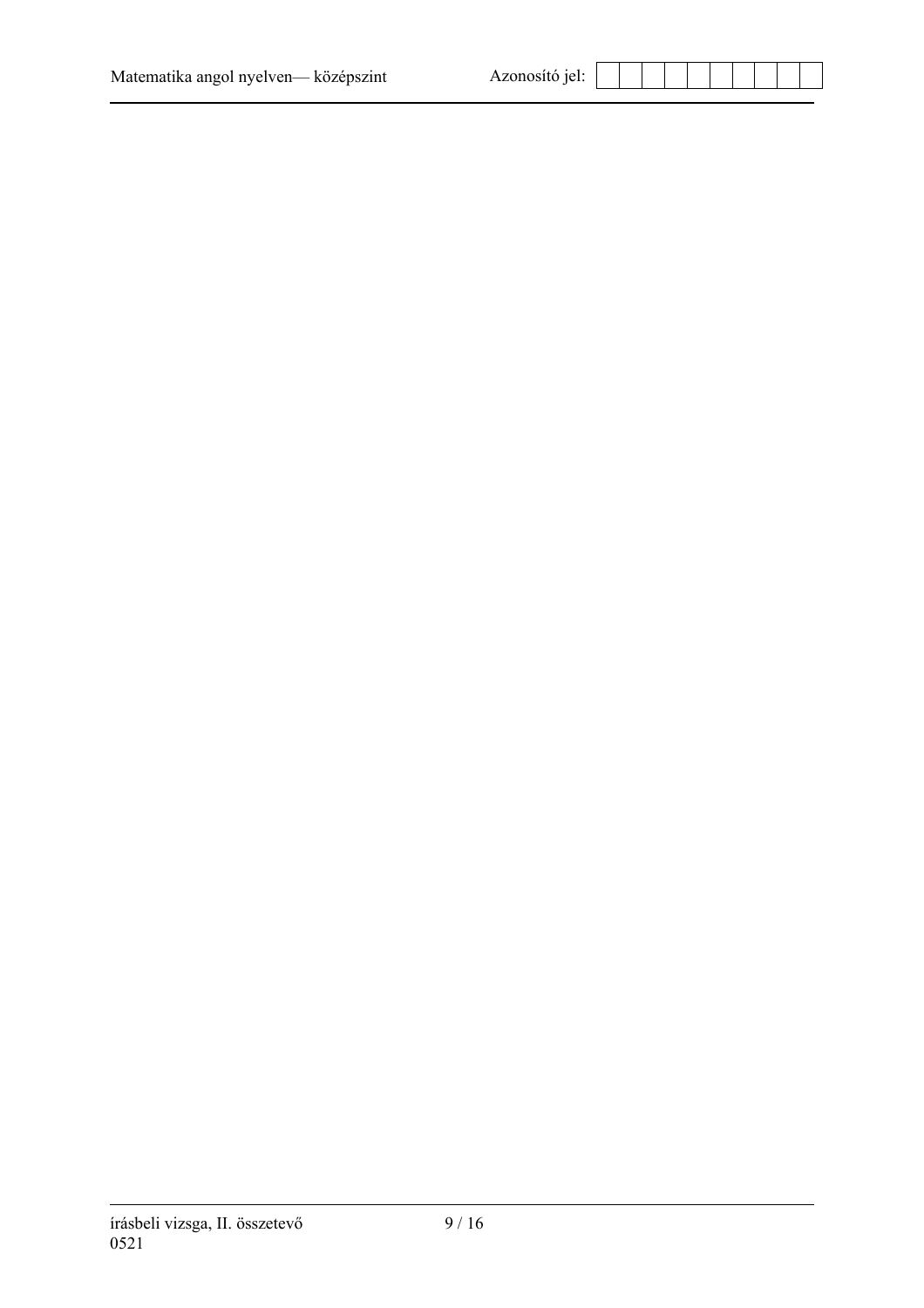**You are required to solve any two out of the problems 16 to 18. Write the number of the problem NOT selected in the blank square on page 2.** 

- **16.** Solve the following equations:
	- **a)**  $\log_3(\sqrt{x+1}+1)=2$  *x* is a real number and  $x \ge -1$

- **b)**  $2\cos^2 x = 4 5\sin x$
- *x* denotes an arbitrary angle of rotation

| a)            | 6 points  |  |
|---------------|-----------|--|
| $\mathbf{b}$  | 11 points |  |
| <b>Total:</b> | 17 points |  |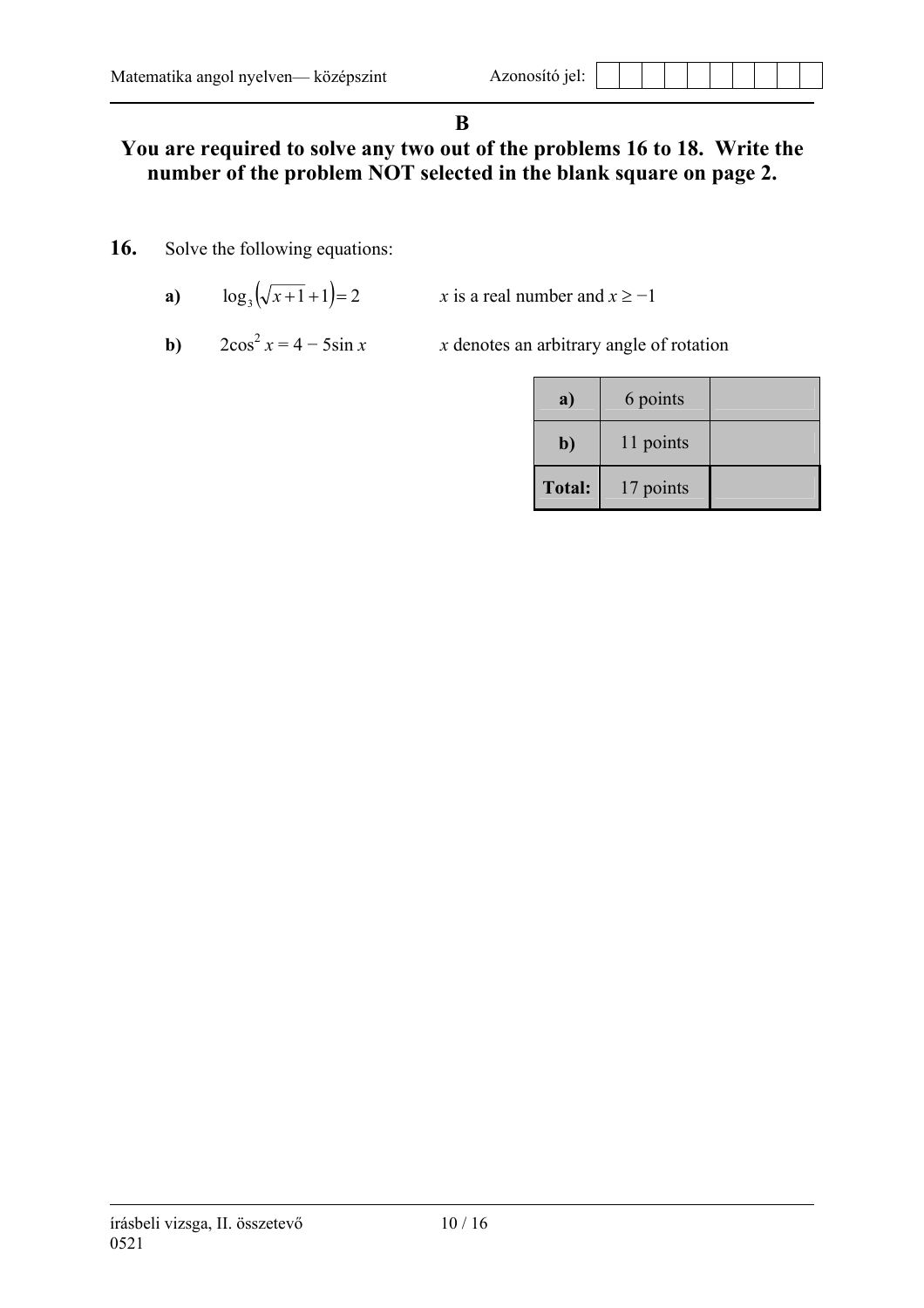| Matematika angol nyelven— középszint | Azonosító jel: |  |  |  |  |  |
|--------------------------------------|----------------|--|--|--|--|--|
|                                      |                |  |  |  |  |  |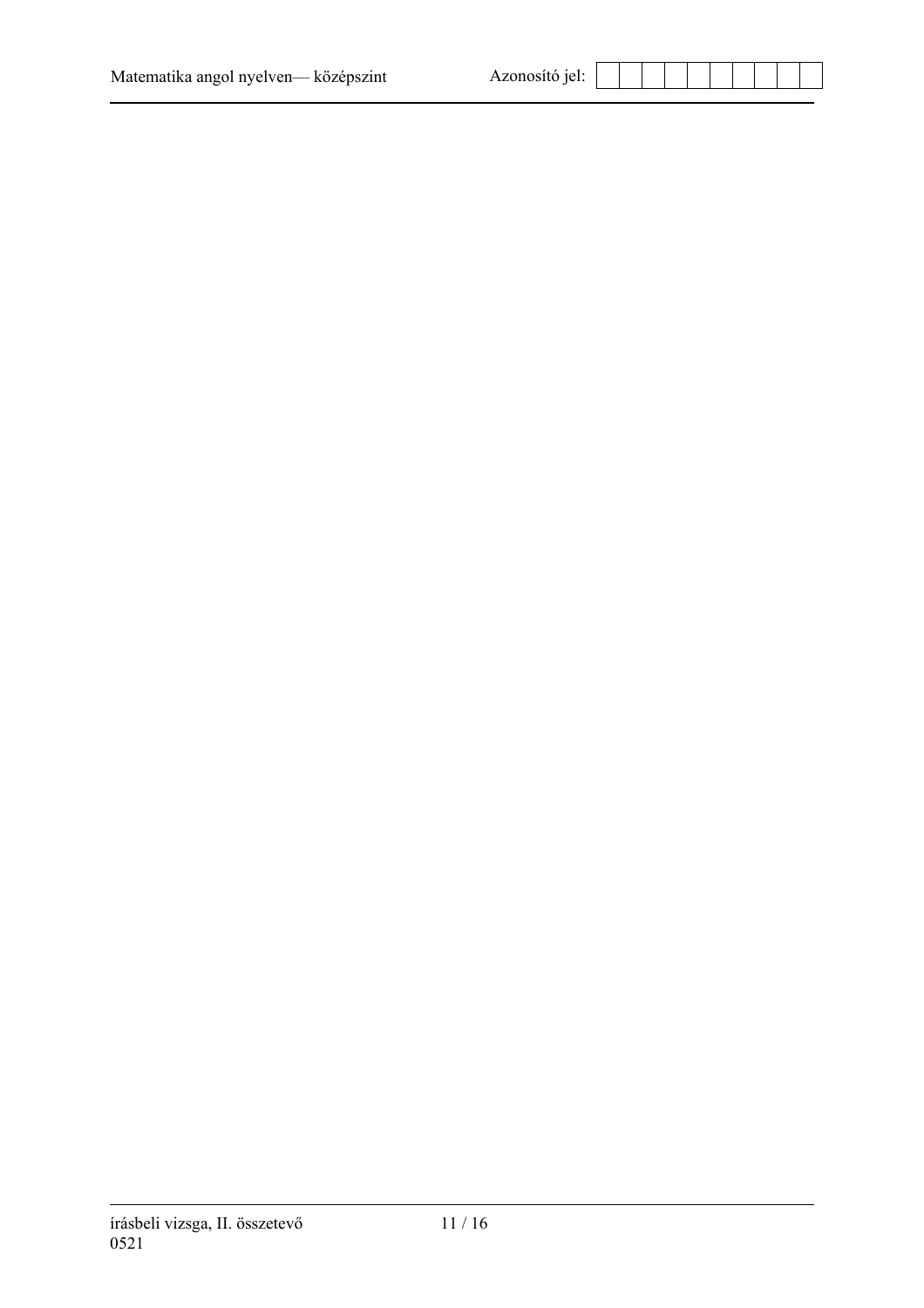#### **You are required to solve any two out of the problems 16 to 18. Write the number of the problem NOT selected in the blank square on page 2.**

- **17.** A promotion gift of a company is a regular hexagon-based right pyramid made of wood. The sides of its base are 4.2 cm and the height of the pyramid is 25 mm.
	- a) How many cm<sup>3</sup> of wood is contained in such a pyramid?
	- **b)** The lateral faces of the pyramid are painted in colours. How many  $\text{cm}^2$  is the surface to be painted on one pyramid?
	- **c)** The lateral faces of the pyramid are painted in six different colours, and each face is painted in a single colour. How many different colourings are possible? (Two colourings are considered different if they cannot be obtained from each other by rotating the pyramid.)
	- **d)** At the entrance to the company building, there is a ten times magnified version of this pyramid. By what factor does the magnified object contain more wood than the object given away as a present?

| a)            | 4 points  |  |
|---------------|-----------|--|
| $\mathbf{b}$  | 8 points  |  |
| c)            | 3 points  |  |
| d)            | 2 points  |  |
| <b>Total:</b> | 17 points |  |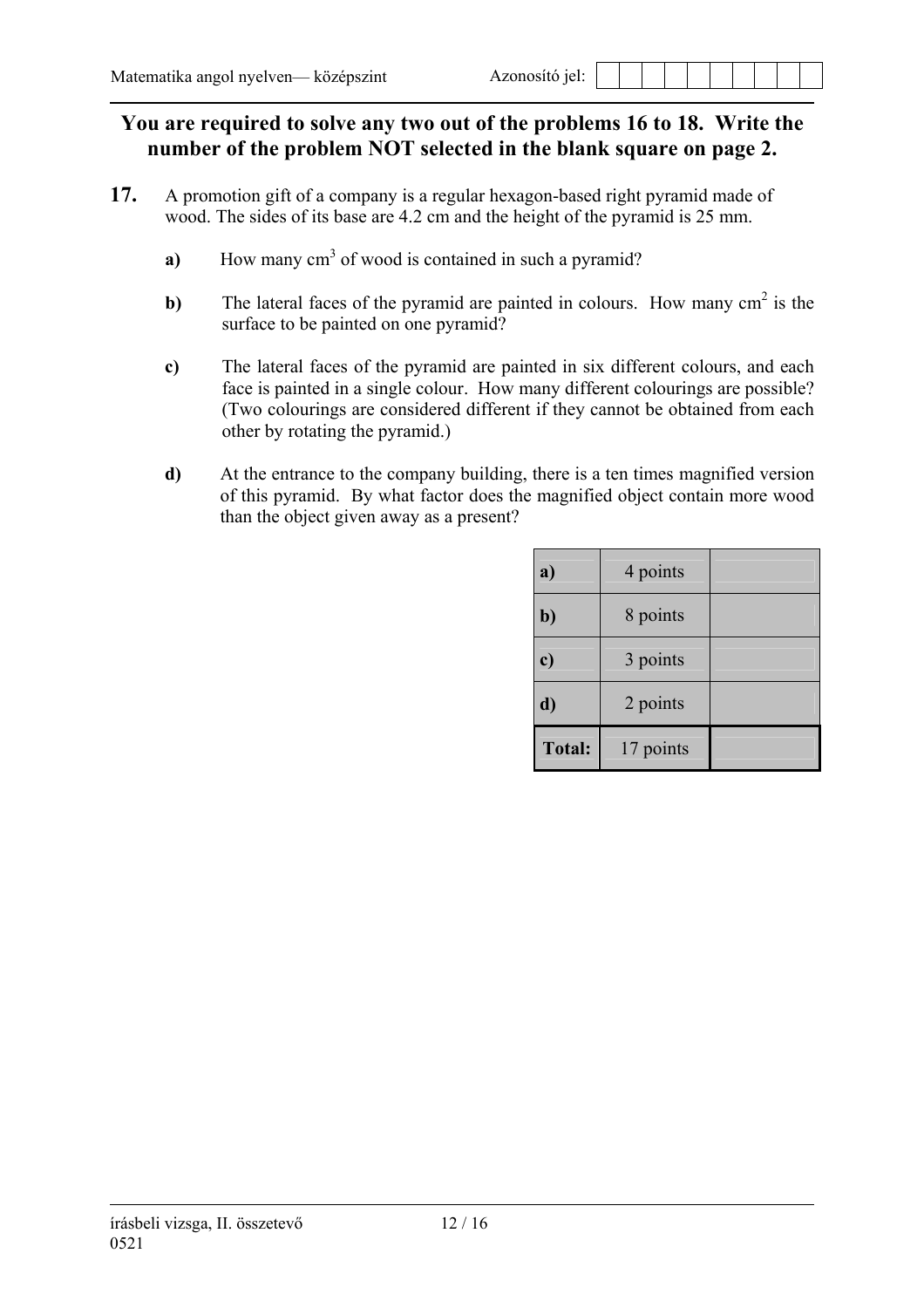| Matematika angol nyelven— középszint | Azonosító jel: |  |  |  |  |  |
|--------------------------------------|----------------|--|--|--|--|--|
|                                      |                |  |  |  |  |  |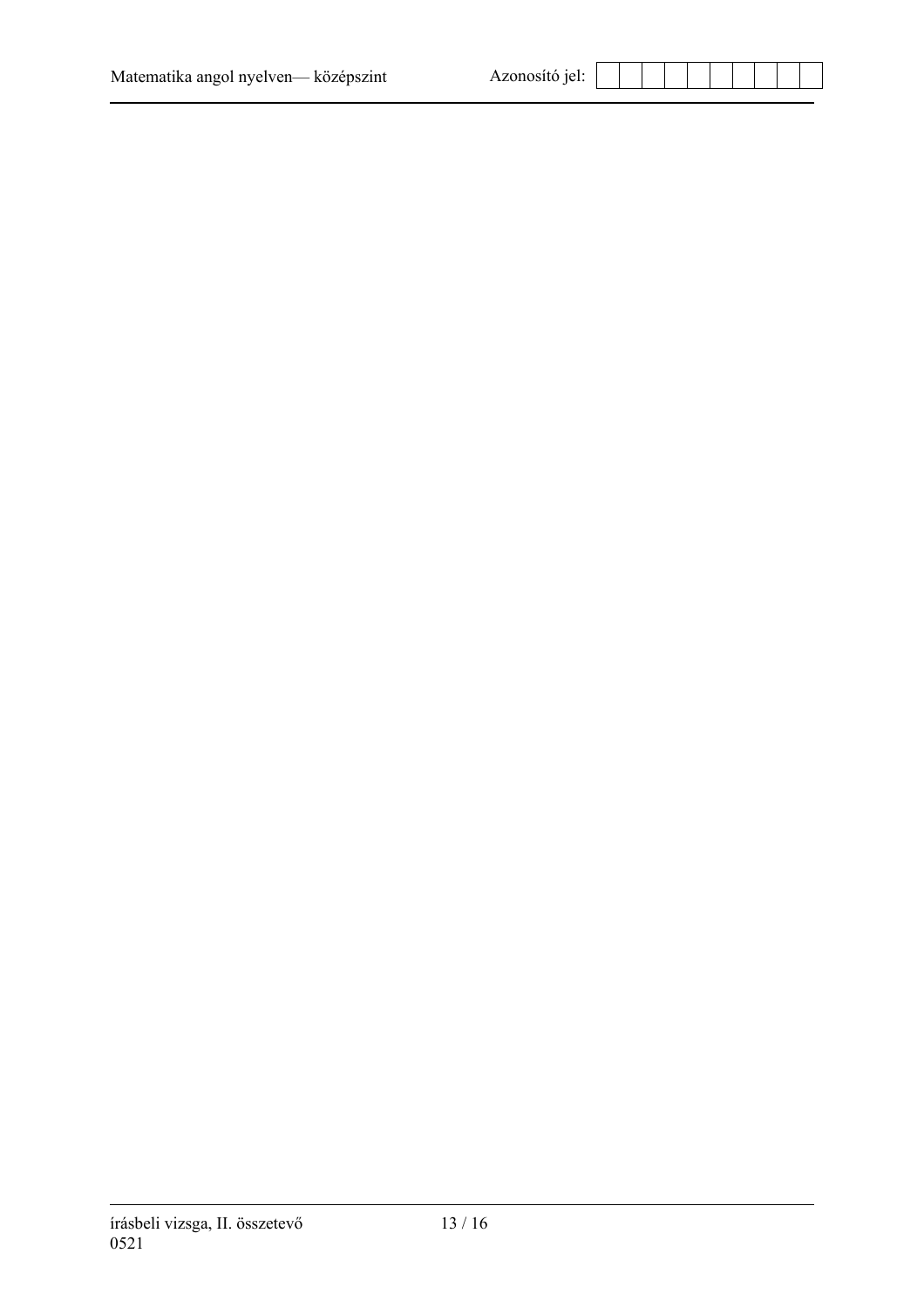#### **You are required to solve any two out of the problems 16 to 18. Write the number of the problem NOT selected in the blank square on page 2.**

- **18.** In 2001 the monthly electricity bill for a household consisted of three entries.
	- a flat fee of 240 Ft, independent of the energy consumed,
	- the amount charged at the normal (daytime) rate, (19.8 Ft for 1 kWh consumed),
	- the amount charged at the reduced (night-time) rate, (10.2 Ft for 1 kWh consumed).

12% of the total of the bill was added as consumption tax (VAT).

- **a)** To the nearest forint, how much did a family pay in a month when their consumption was 39 kWh at the normal rate and 24 kWh at the reduced rate?
- **b)** Create a formula for the amount *F* to be paid if the consumption at the normal rate is *x* kWh, and the consumption at the reduced rate is *y* kWh.
- **c)** What was the family's consumption at each of the normal and reduced rates in the month when they paid 5456 Ft, given that they consumed twice as much energy at the normal rate as at the reduced rate?
- **d)** What was the ratio of their normal and reduced rate consumptions in the month when they paid the same amount for the energies charged at the two different rates (without the flat fee and the tax)?

| a)            | 3 points  |  |
|---------------|-----------|--|
| $\mathbf{b}$  | 3 points  |  |
| c)            | 8 points  |  |
| d)            | 3 points  |  |
| <b>Total:</b> | 17 points |  |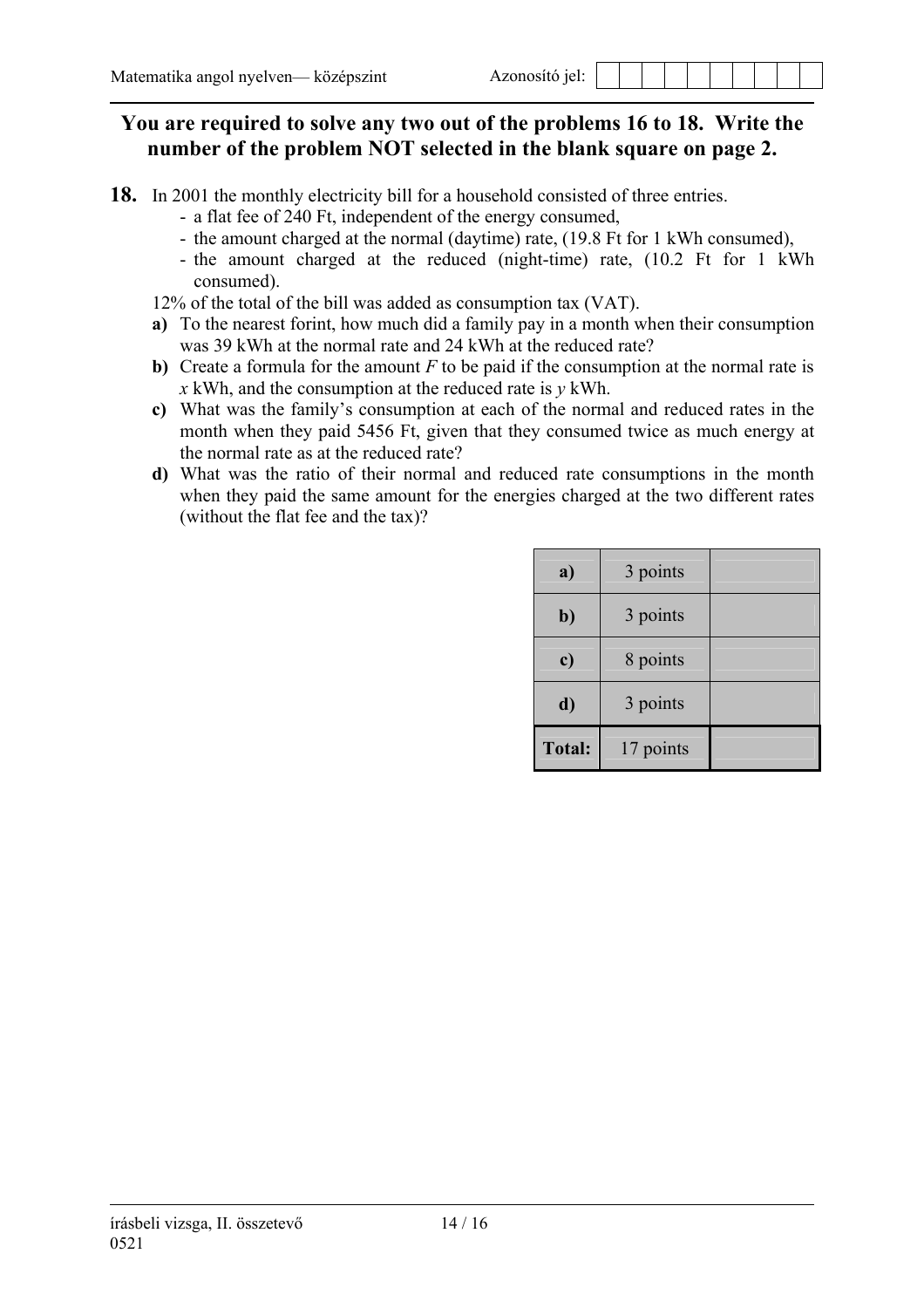| Matematika angol nyelven— középszint | Azonosító jel: |  |  |  |  |  |
|--------------------------------------|----------------|--|--|--|--|--|
|                                      |                |  |  |  |  |  |